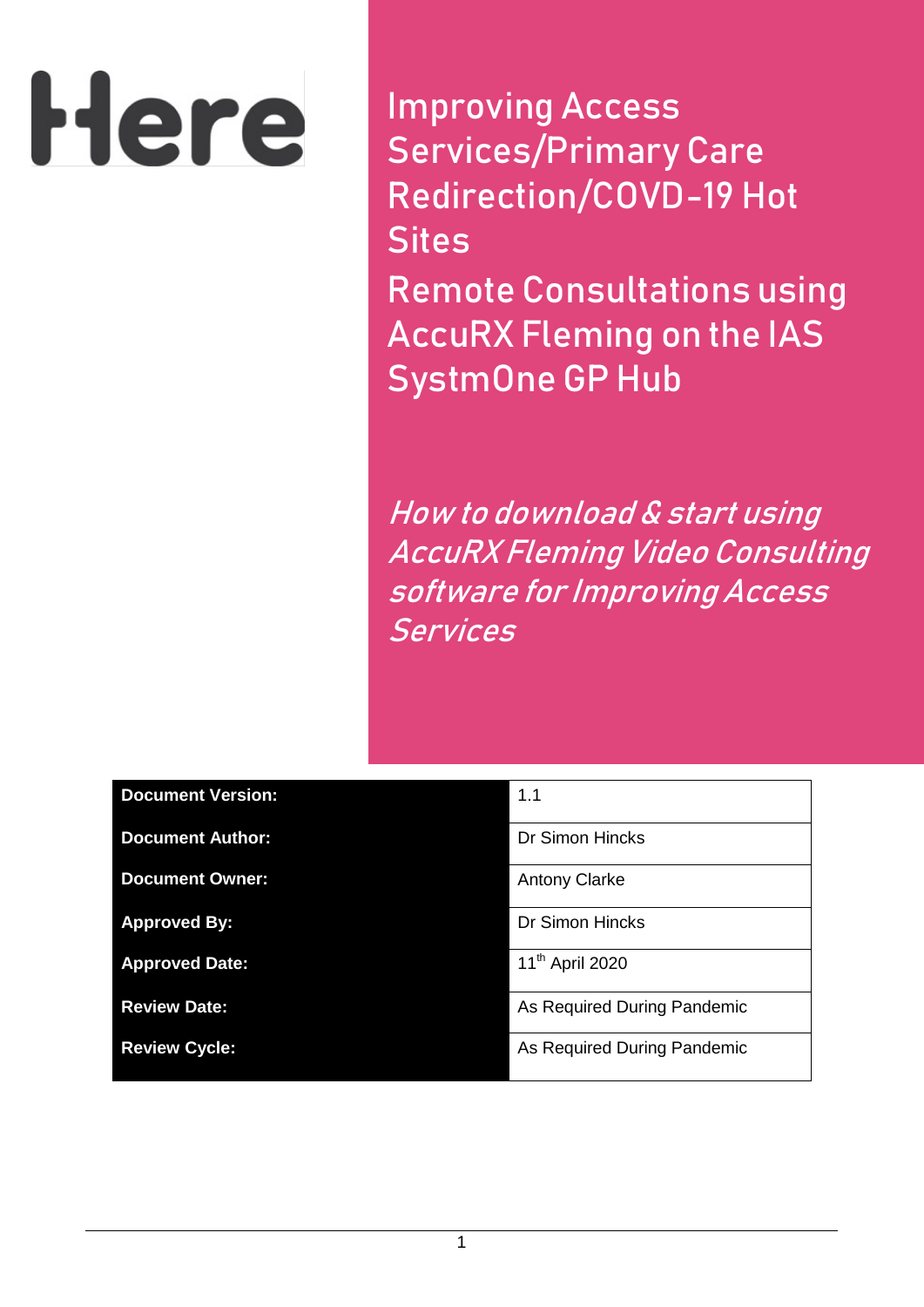| Version | <b>Date</b> | <b>Summary of Change</b>           | <b>Reviewer</b> |
|---------|-------------|------------------------------------|-----------------|
| 1.0     | 11/04/2020  | Final                              | Dr Simon Hincks |
| 11      | 22/04/2020  | How to operate with<br><b>EMIS</b> | Dr Simon Hincks |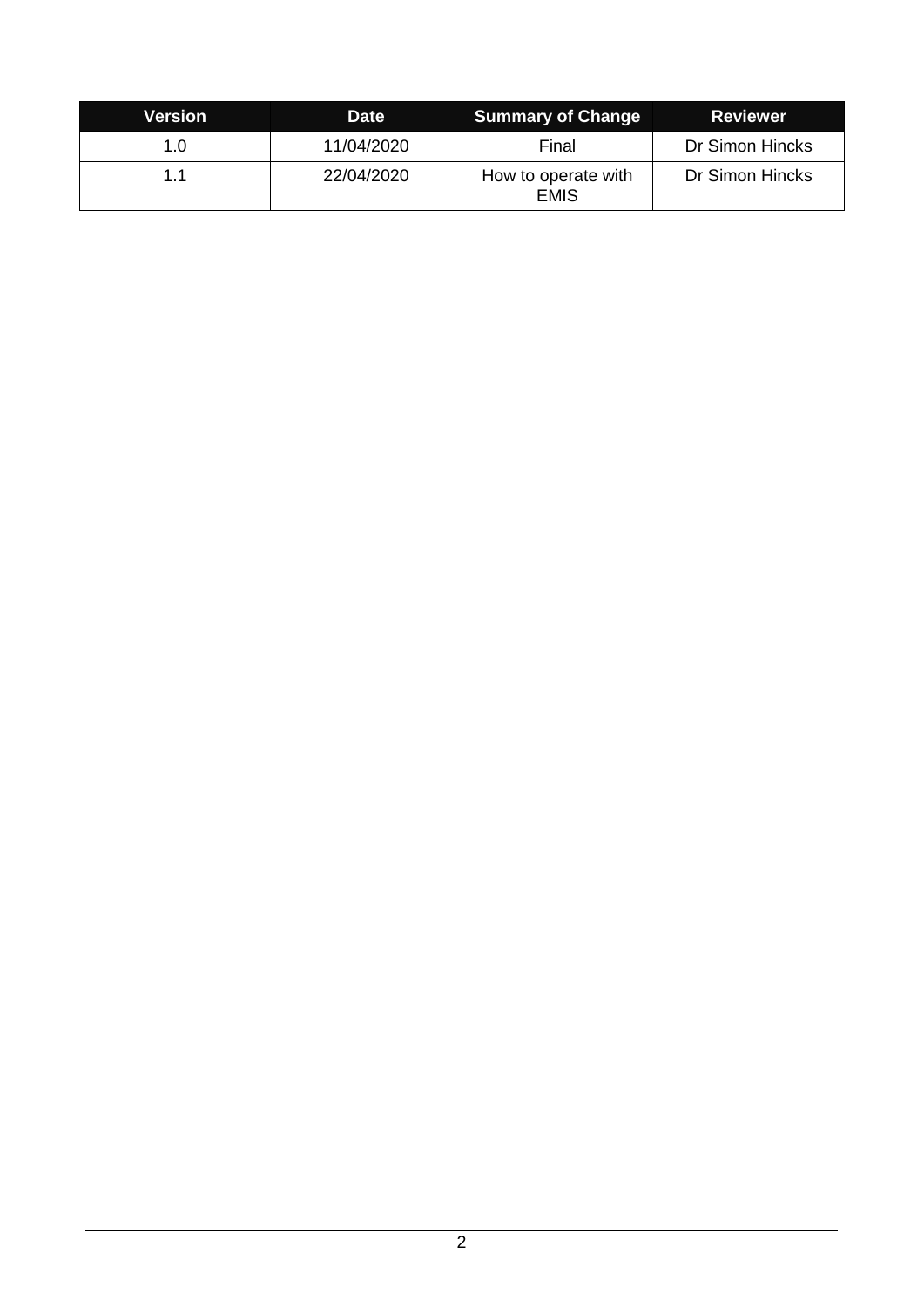# Contents

| 2. | Log on to accuRx (Please note you will need to do this for each new computer you use)4 |  |
|----|----------------------------------------------------------------------------------------|--|
| 3. |                                                                                        |  |
|    |                                                                                        |  |
|    |                                                                                        |  |
|    |                                                                                        |  |
|    |                                                                                        |  |
|    |                                                                                        |  |
|    |                                                                                        |  |
| 9. | Appendix 1 Video Consultation Guide How to do a high-quality consultation from Trish   |  |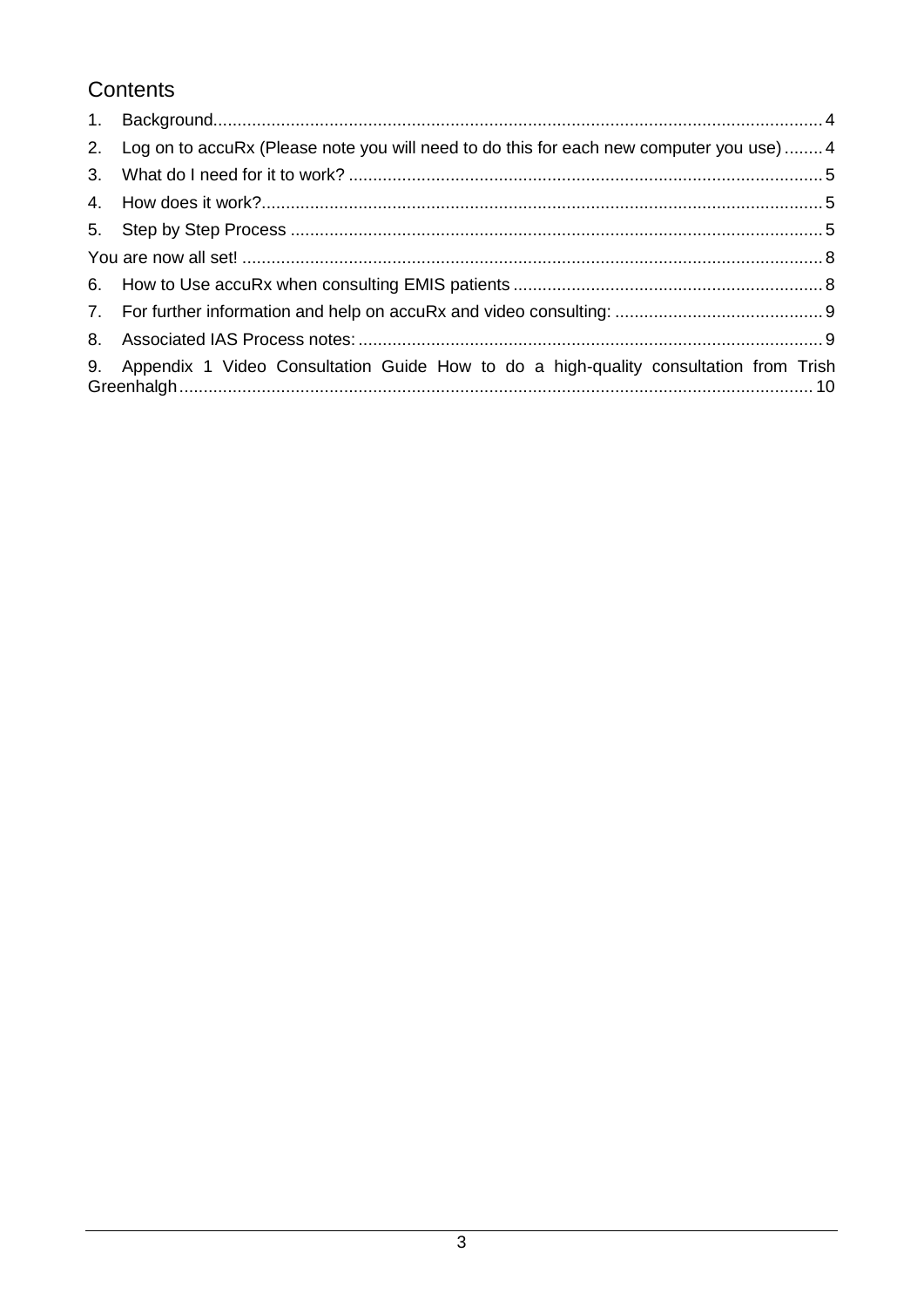#### <span id="page-3-0"></span>**1. Background**

 $\bullet$ 

To help NHS Services during the COVID-19 Pandemic there has been a push to work more remotely. The accuRx Fleming Video consultation software is NHS Approved, simple to set up and integrated with NHSmail Single Sign On. There is no need to set up an account.

#### <span id="page-3-1"></span>**2. Log on to accuRx (Please note you will need to do this for each new computer you use)**

• Click on this link<https://fleming.accurx.com/login>



- Sign in with your NHS Mail Account login details
- Click on the Accept button on the Acceptable Use Policy Page

| accuRx.                                                                                                                 | <b>Delivery Receipts</b> | <b>Help</b> | Brighton and Hove Extended Naurs Service<br>Simon Hincks -                                                                                                                                                                                                                                                                 |
|-------------------------------------------------------------------------------------------------------------------------|--------------------------|-------------|----------------------------------------------------------------------------------------------------------------------------------------------------------------------------------------------------------------------------------------------------------------------------------------------------------------------------|
|                                                                                                                         |                          |             | Benfield Valley Healthcare Hub<br>Brighton and Hove Extended Hours Service                                                                                                                                                                                                                                                 |
|                                                                                                                         |                          |             | Join an organisation                                                                                                                                                                                                                                                                                                       |
| <b>Acceptable Use Policy</b>                                                                                            |                          |             |                                                                                                                                                                                                                                                                                                                            |
| By using this service, I understand the following:                                                                      |                          |             |                                                                                                                                                                                                                                                                                                                            |
| · Full audit trails are kept of all searches and uses                                                                   |                          |             |                                                                                                                                                                                                                                                                                                                            |
| ervice is only to be used for the purposes of direct care<br>. Thave obtained approval from my organisation to use this |                          |             |                                                                                                                                                                                                                                                                                                                            |
| · SMS messages should not be used to communicate sensitive or clinically urgent messages                                |                          |             |                                                                                                                                                                                                                                                                                                                            |
|                                                                                                                         |                          |             | . By using this service, my employer (a healthcare provider organisation) will be the Data Controller of any information stored by the service                                                                                                                                                                             |
|                                                                                                                         |                          |             | . The instructions given by the Data Controller to the Data Processor (AccuRx) in respect of the Personal Data/Special Categories of Personal Data disclosed<br>to it by patients of the Data Controller or generated in respect of such patients shall at all times be in accordance with the laws of the United Kingdom. |
| . The Data Controller must accept responsibility for use of content that it produces.                                   |                          |             |                                                                                                                                                                                                                                                                                                                            |
|                                                                                                                         |                          |             | . If you work at multiple organisations, you must select the correct organisation each time you sign into Fleming using the drop-down at top right. If you cannot                                                                                                                                                          |
| see one of your organisations, please email us here.                                                                    |                          |             |                                                                                                                                                                                                                                                                                                                            |
|                                                                                                                         |                          |             |                                                                                                                                                                                                                                                                                                                            |
| <b>Accept</b>                                                                                                           |                          |             |                                                                                                                                                                                                                                                                                                                            |

 Go to the Organisation tab and if Brighton and Hove Extended Hours Service is not showing then click on Joining an organisation and at the top of the page and add the following details:

| If you think you should be a member of another organisation please submit<br>the details below |
|------------------------------------------------------------------------------------------------|
| Check the details for your organisation here                                                   |
| <b>Organisation Name</b>                                                                       |
| Brighton and Hove Extended Hours Service                                                       |
| <b>Organisation Postcode</b>                                                                   |
| BN16AG                                                                                         |
| <b>Organisation Type</b>                                                                       |
| <b>Improving Access</b>                                                                        |
| <b>Reason for access</b>                                                                       |
| Video                                                                                          |
| agree that the above information is accurate                                                   |
| <b>Submit</b>                                                                                  |

• Then contact the EHS Team by email to be approved ehsbrighton@nhs.net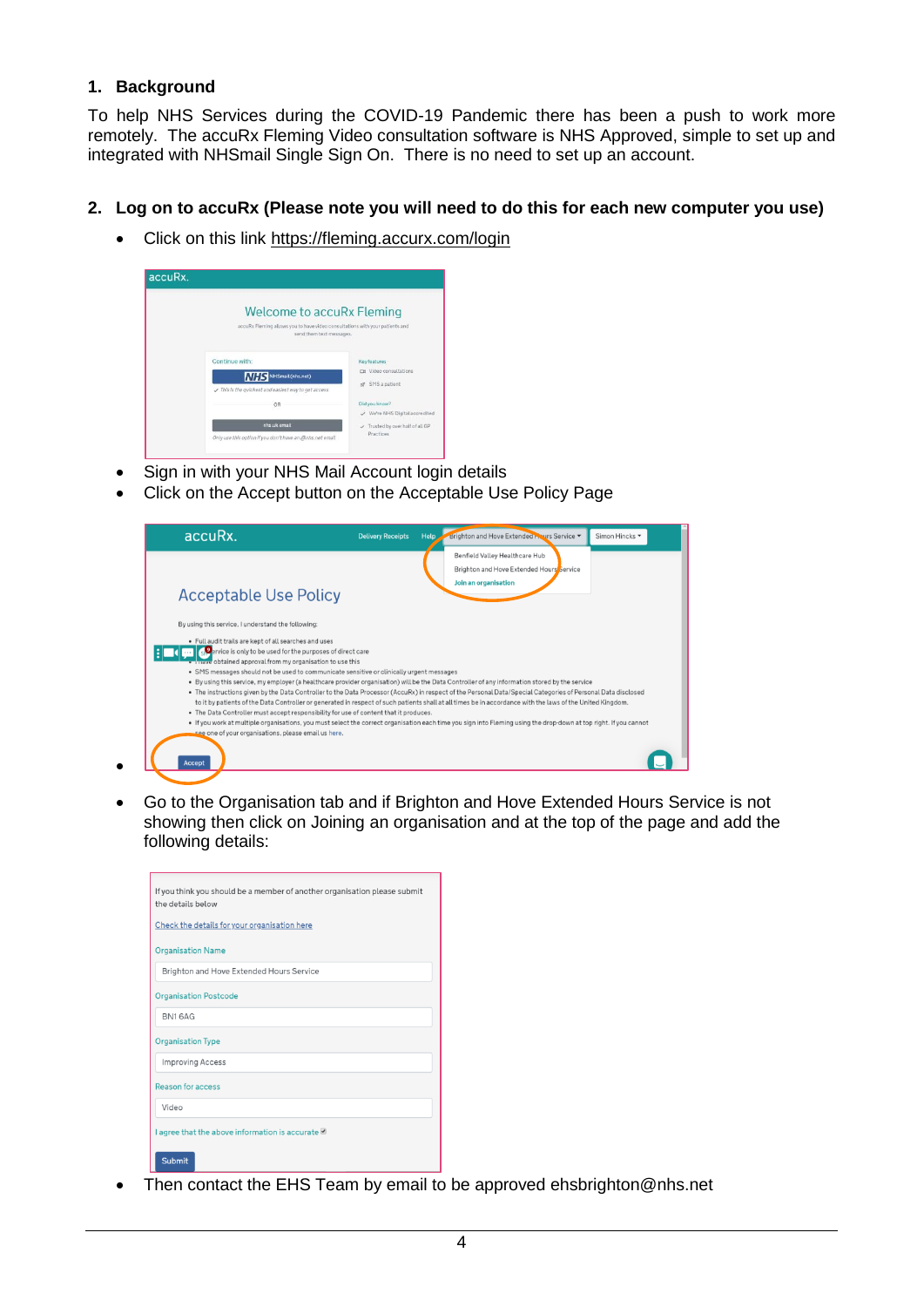#### <span id="page-4-0"></span>**3. What do I need for it to work?**

- A smartphone, either with working Wifi/3G/4G connection OR your desktop with a working microphone and webcam
- Your Internet Browser needs to have your microphone and camera enabled (you can see how to alter this here). You might also need to make sure you are using a supported browser.

The following browsers deliver the best video consultation experience:

- a. [Chrome](https://www.google.com/intl/en/chrome/browser/)
- b. [Firefox](https://www.mozilla.org/en-US/firefox/new/)
- c. [New/Chromium/Blink based versions of Microsoft Edge \(version 80 or later\)](https://support.accurx.com/en/articles/3790180-video-consultations-which-browsers-are-supported)
- d. Chromium-based browsers: (Opera & Vivaldi)
- iPhones running older software that has not been updated (iOS 12 and earlier) will need to download the Whereby app to join the consultation

# <span id="page-4-1"></span>**4. How does it work?**

If you prefer to see a video, there's one [here.](https://www.youtube.com/watch?v=gBDBzB1LqJc) Overall, what happens is you'll send both yourself and the patient a link via SMS which will take you both through to a video consultation on your phones.

Can I use my desktop instead?

If you've chosen to use your desktop rather your phone, [see here after Step 3](https://support.accurx.com/en/articles/3779225-can-i-do-video-consultations-from-my-desktop-comput) below.

### *If you'd like to test this out - find a colleague to help, open a dummy patient and follow the steps below using your own mobile numbers.*

# <span id="page-4-2"></span>**5. Step by Step Process**

# **5.1 Step 1:**

Let the patient know ahead of time that their consultation will be taking place via video call and that they shouldn't come into the practice.

We have developed some **"Video consultation" templates** which will help you with this. You can access these in the accuRx library of message templates.

| Click or type here to search templates                  |  |
|---------------------------------------------------------|--|
| No template                                             |  |
| My templates<br>appointment                             |  |
| accuRx templates<br>accuRx COVID-19                     |  |
| Florey survey screening complete - come in              |  |
| Video consultation today<br>Video consultation tomorrow |  |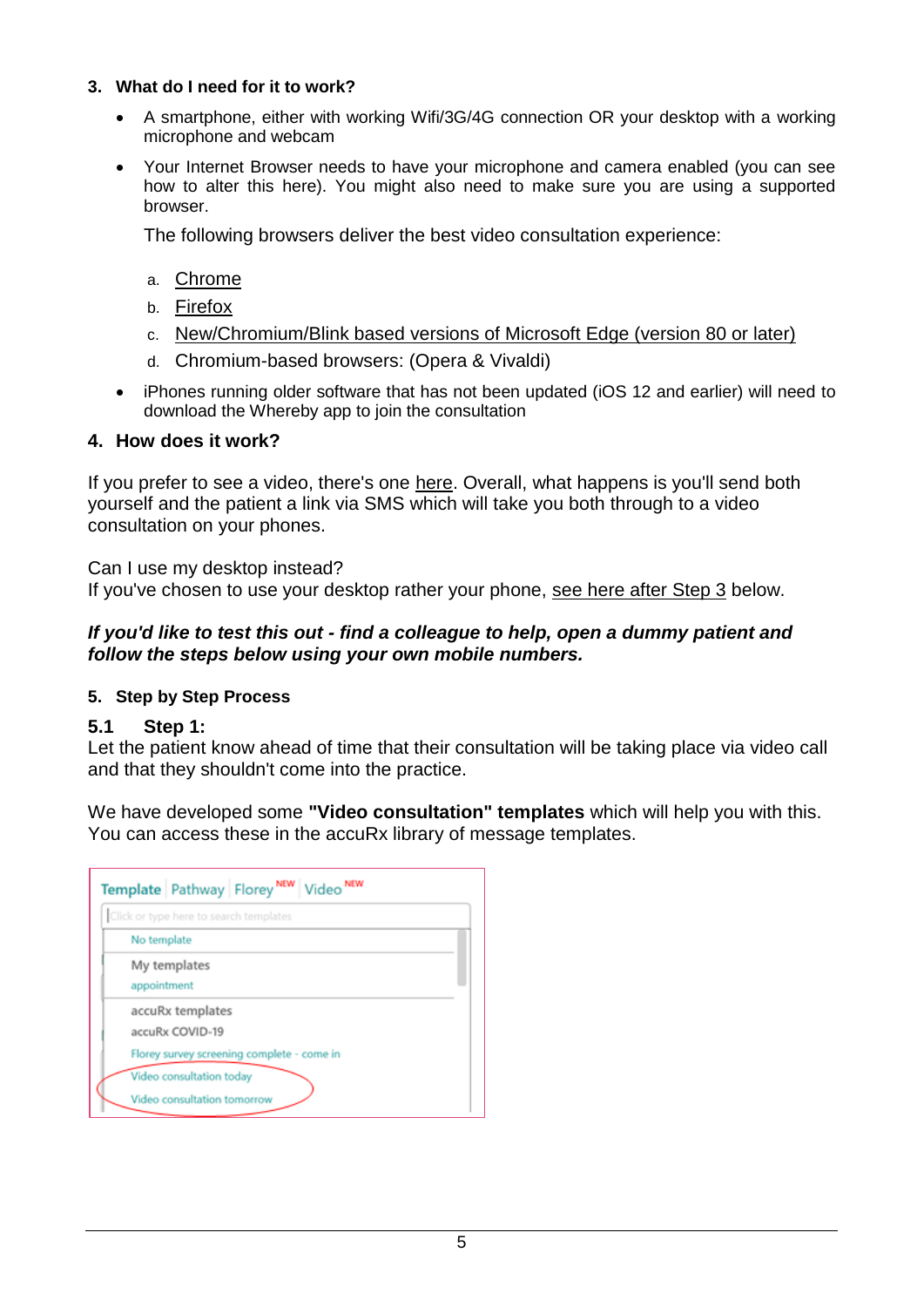# **5.2 Step 2:**

Just before you are ready to begin the video consultation, make sure you have both (1) the SystmOne GP Hub open and (2) the little green accuRx toolbar open, and select the patient.

# **5.3 Step 3:**

Click on the video icon on the left of the toolbar.



(or you can click on the message icon in the middle of the toolbar and then click the new "Video" tab. )

If you can't see this feature, please [follow these instructions.](https://support.accurx.com/en/articles/3781565-i-can-t-see-video-consultation-or-the-covid-19-florey)

#### **5.4 Step 4:**

Type in your own mobile number into the white box below circled in red. If you are using a desktop rather than your own phone, [see here.](https://support.accurx.com/en/articles/3779225-can-i-do-video-consultations-from-my-desktop-computer)

#### (**Note: your phone number is not shared with the patient and is not stored)**.

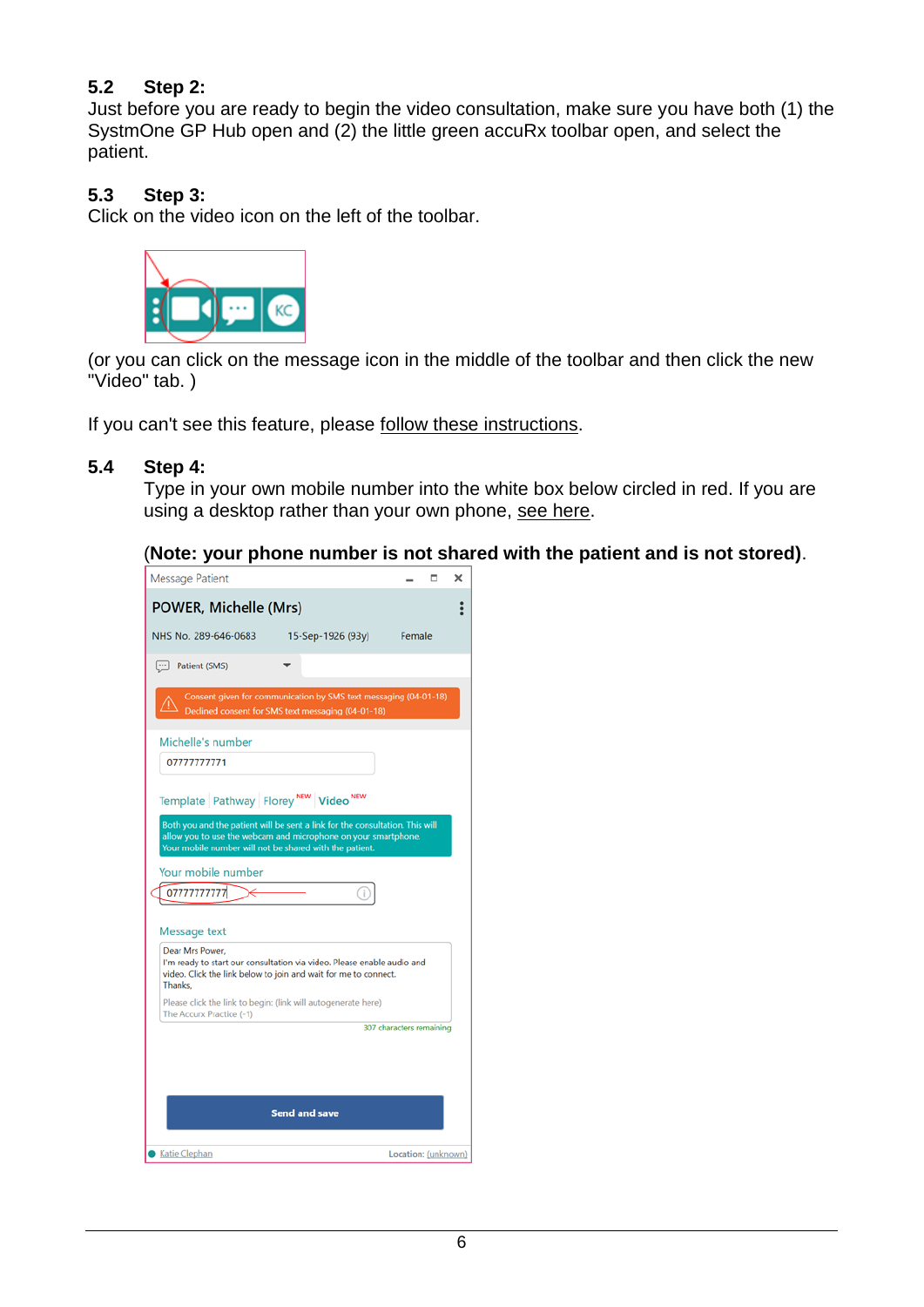Click the "**Send and save**" button and the texts will be on their way to you and the patient!

# **5.5 Step 5:**

Both you and the patient will receive a text on your phones. [\(This article](https://support.accurx.com/en/articles/3790662-my-gp-has-sent-me-a-video-link) has a little more detail for patients).

**On your phone, click on your unique and secure link** in the text to join the video consultation.



Once you've clicked on the link in the text, **allow the browser to have access to your camera and microphone**.

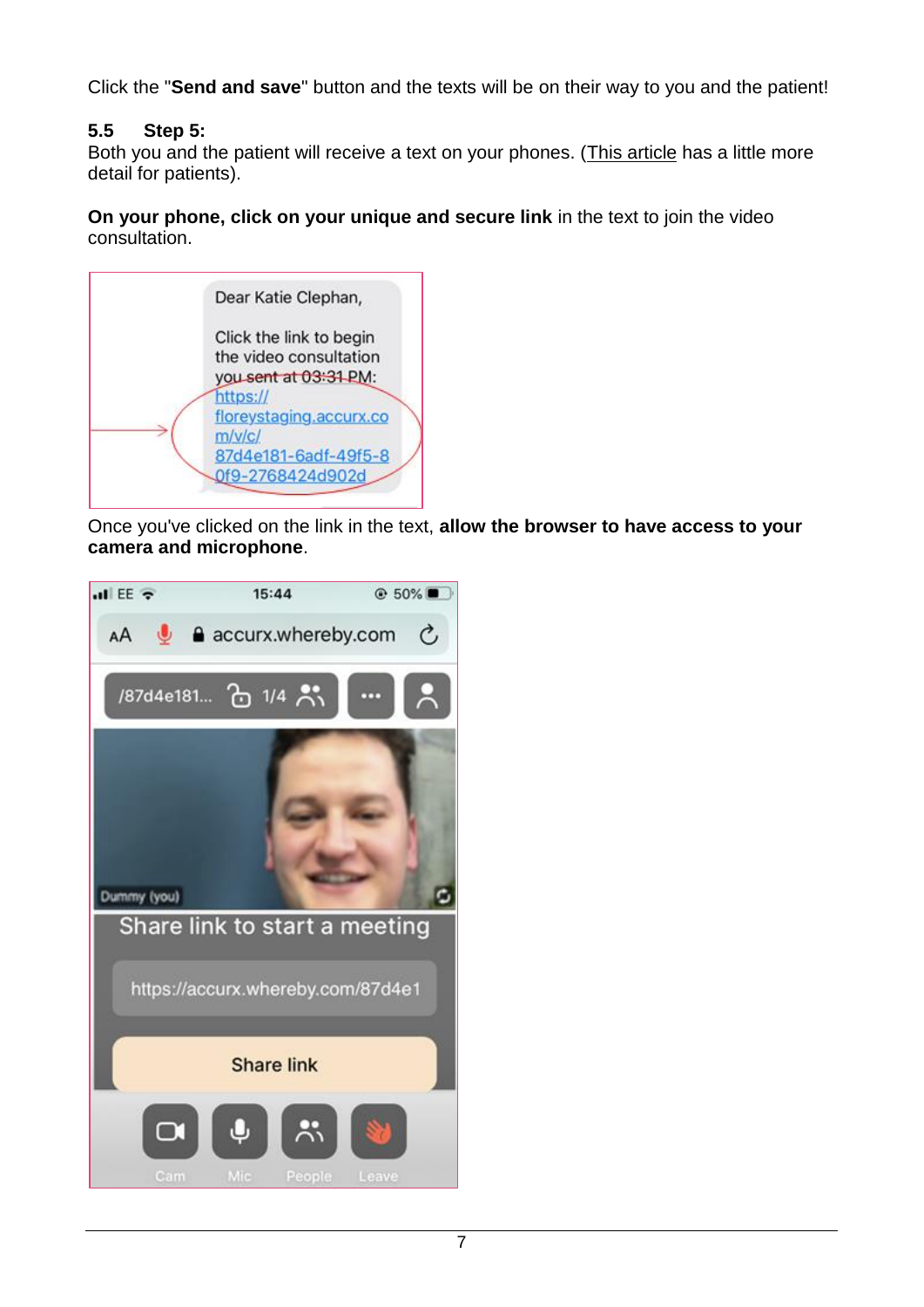Then **wait for the patient to join** the video consultation.



**You are now all set!**

п

# <span id="page-7-1"></span><span id="page-7-0"></span>**6. How to Use accuRx when consulting EMIS patients**

Without individual practice authorisation and set up it is not possible to use accuRx directly from a patient's EMIS record. For EMIS practices use the GP S1 Hub to initiate the consultation. If you want you can then copy the accuRx message from the S1 GP Hub Record into the EMIS record.

| 22 Apr 2020 | 21:19 - Surgery: HINCKS, Simon (Dr) (Clinical Practitioner Access Role)                                                                |
|-------------|----------------------------------------------------------------------------------------------------------------------------------------|
| Simon H     | Patient telephone number (9159.) - 07939432713                                                                                         |
|             | Short message service text message sent to patient (XaMil)                                                                             |
|             | Dear Mr Testy.                                                                                                                         |
|             | I'm ready to start our consultation via video. Please enable audio and video. Click the link below to join and wait for me to connect. |
|             | Thanks, Simon Hincks                                                                                                                   |
|             | Please click the link to begin: (link will autogenerate here)                                                                          |
|             | Brighton and Hove Extended Hours Service                                                                                               |
|             |                                                                                                                                        |
|             |                                                                                                                                        |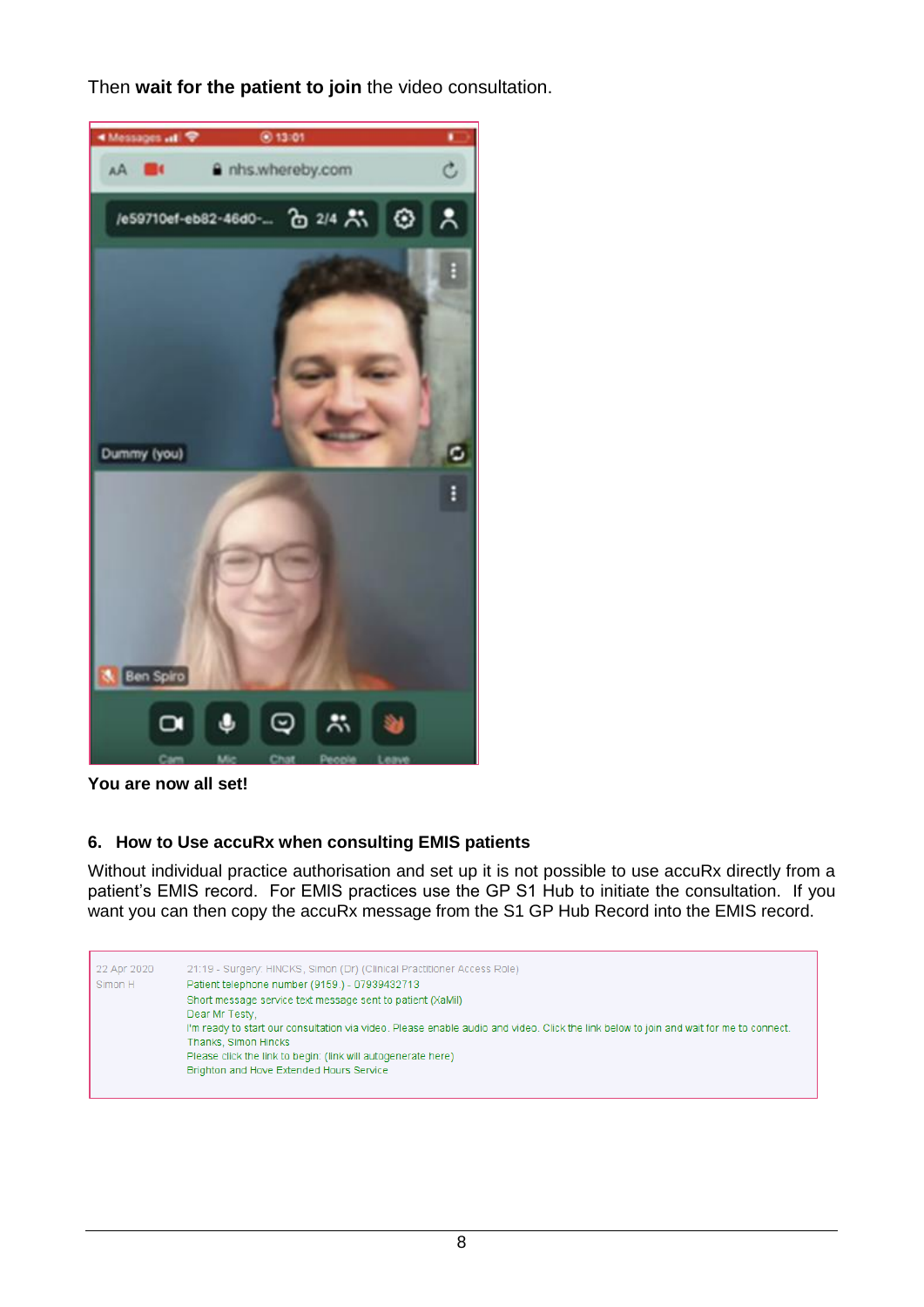# <span id="page-8-0"></span>**7. For further information and help on accuRx and video consulting:**

- 6.1 [accuRx on line help](https://support.accurx.com/en/)
- 6.2 [Roger Neighbour's top ten video consulting tips](https://www.rcgp.org.uk/about-us/rcgp-blog/top-10-tips-for-successful-gp-video-consultations.aspx)
- 6.3 [BMJ Visual Summary COVID-19 Remote Consultations V1.3](https://www.bmj.com/content/bmj/suppl/2020/03/24/bmj.m1182.DC1/gret055914.fi.pdf)
- 6.4 [Remote Consulting a survival guide thanks to Red Whale](https://primarycarepathways.co.uk/covid-19/clinical-assessment/resources-to-support-remote-working-for-doctors/198-remote-consulting-a-survival-guide-copy-thanks-to-red-whale/file)

# <span id="page-8-1"></span>**8. Associated IAS Process notes:**

7.1 200401 Remote Access Consultations in IAS & PCR No EPS V 1.3.docx